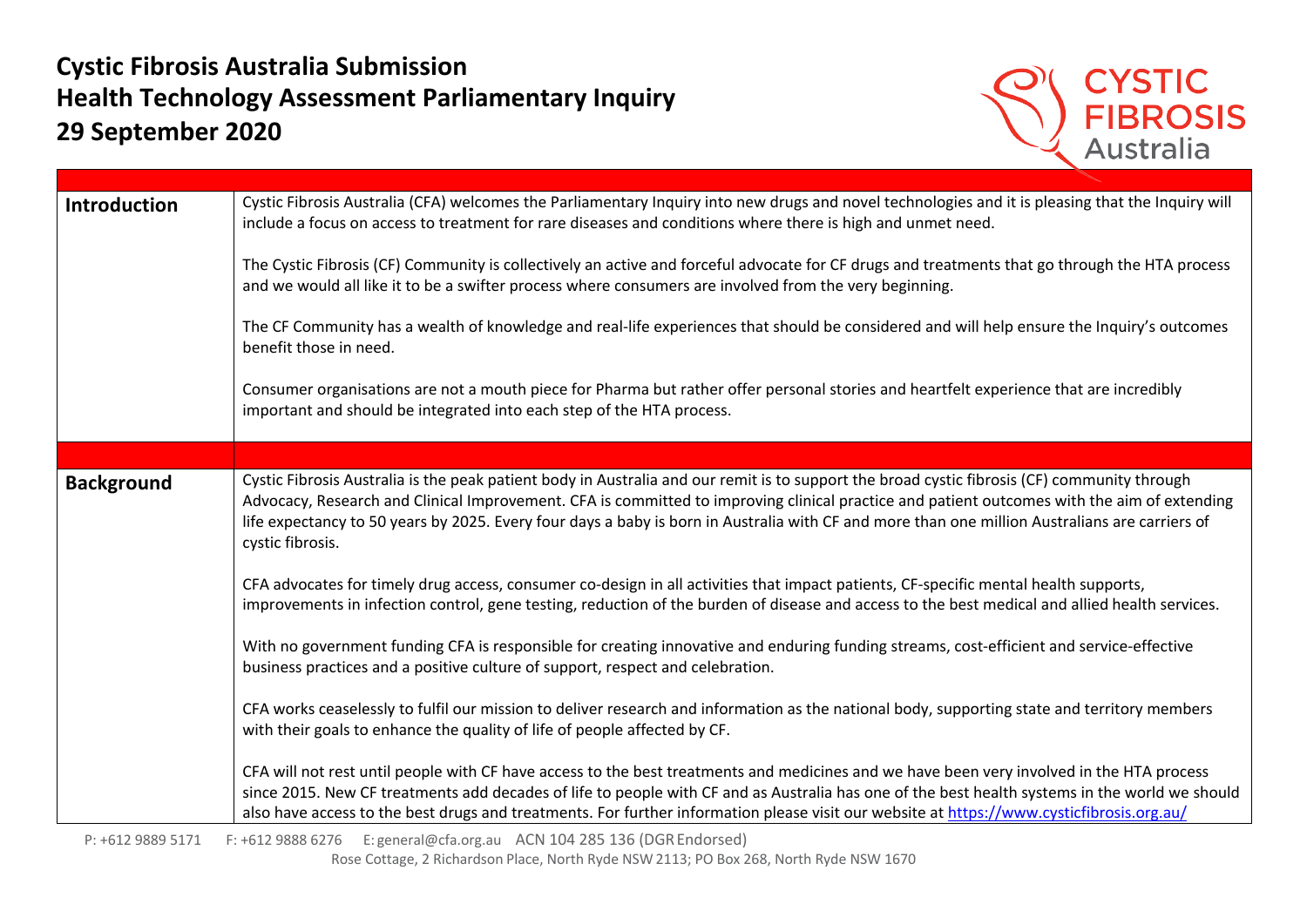| <b>Terms of</b> | 1. The range of new drugs and emerging novel medical technologies in development in Australia and globally, including areas of                        |
|-----------------|-------------------------------------------------------------------------------------------------------------------------------------------------------|
| Reference       | innovation where there is an interface between drugs and novel therapies.                                                                             |
|                 |                                                                                                                                                       |
|                 | <b>Current Issues:</b>                                                                                                                                |
|                 | Speed to market in Australia when drugs are available overseas<br>$\bullet$                                                                           |
|                 | Lack of transparency by pharmaceutical companies                                                                                                      |
|                 | The HTA process and submission timing relating to a specific drug or treatment are not agreed to by Government and sponsor                            |
|                 | and are not shared with consumers to manage expectations                                                                                              |
|                 | No use of Patient Reported Outcomes (PROs) or Patient Experience Outcomes (PREMs)                                                                     |
|                 | No consumer consultation at TGA stage or prior.<br>Lack of clinician education about access for patients via the TGA                                  |
|                 | Sponsor registration in Australia and their intent to seek reimbursement in Australia                                                                 |
|                 | Diagnostics approvals to help with treatment choices not always approved.                                                                             |
|                 |                                                                                                                                                       |
|                 | Solution:                                                                                                                                             |
|                 | Work collaboratively with<br>$\bullet$                                                                                                                |
|                 | Consumers and consumer organisations to access and understand real world evidence plus PREMs and PROMs<br>$\circ$                                     |
|                 | International regulatory agencies to speed up and share the approval process<br>$\circ$                                                               |
|                 | Pharmaceutical companies and demand their commitment to providing their products in a timely and cost-effective manner.<br>$\circ$                    |
|                 | Consumers must be part of the registration process<br>$\circ$                                                                                         |
|                 | Establish a HTA communication and education process for clinicians.<br>$\circ$                                                                        |
|                 | Establish an Office for Rare Disease.                                                                                                                 |
|                 |                                                                                                                                                       |
|                 | 2. Incentives to research, develop and commercialise new drugs and novel medical technologies for conditions where there is an                        |
|                 | unmet need, in particular orphan, personalised drugs and off-patent that could be repurposed and used to treat new                                    |
|                 | conditions.                                                                                                                                           |
|                 |                                                                                                                                                       |
|                 | <b>Current Issues:</b>                                                                                                                                |
|                 | Innovative clinical trial not encouraged and incentivised - N of 1, adaptive, organoids and basket trials are all available in Australia<br>$\bullet$ |
|                 | Australia not seen as a country of choice due to population number<br>$\bullet$                                                                       |
|                 | Rare diseases that don't meet the 'orphan drug' definition have no special approval pathways                                                          |
|                 | Double blind placebo clinical trials are still seen as the only option or 'best practice' method, especially in rare diseases                         |
|                 | Treatments are not personalised and precision medicine is not embraced and encouraged                                                                 |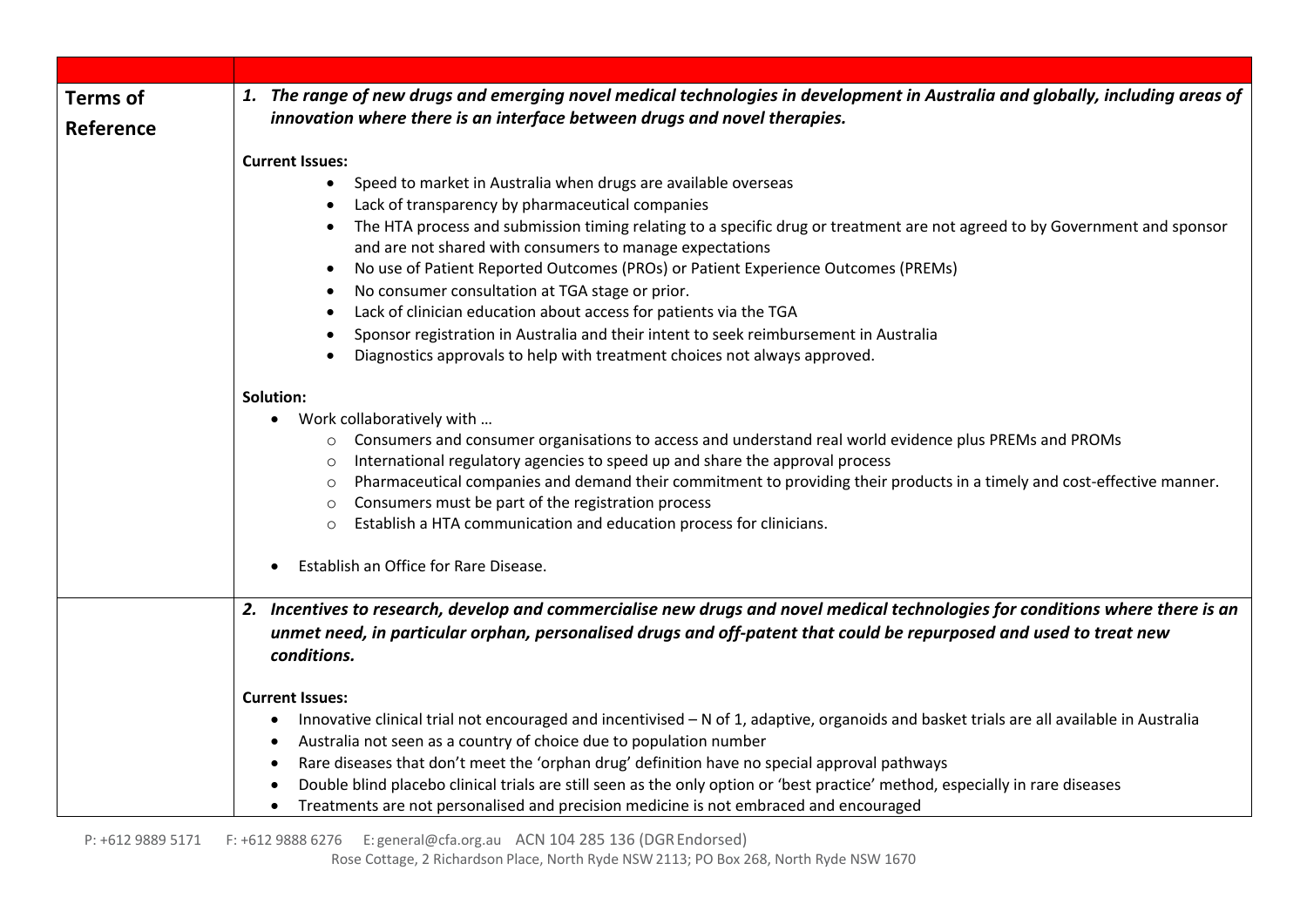| Research into 'evidence gaps' for rare diseases should be funded<br>$\bullet$                                                                        |
|------------------------------------------------------------------------------------------------------------------------------------------------------|
| Patient Reported Outcomes (PROs) or Patient Experience Outcomes (PREMs) are not collected during research and clinical trials<br>$\bullet$           |
| Repurposing of existing treatments are not incentivised and acceleration pathways don't exist<br>$\bullet$                                           |
| Patient organisations are not always involved in research and funding does not go to what consumers really want and need.<br>$\bullet$               |
| Solution:                                                                                                                                            |
| Insist on consumer co-design and consumer consultation<br>$\bullet$                                                                                  |
| Streamline and nationalise ethics processes - establish a Central (National) Ethics Committee for research and clinical trials<br>$\bullet$          |
| Embrace new research technologies and encourage them as part of the drug approval process - N of 1, adaptive, organoids, basket trials<br>$\bullet$  |
| - establish a government supported program                                                                                                           |
| Establish a consumer consultation process to highlight where research is needed                                                                      |
| Establish an Office for Rare Disease<br>$\bullet$                                                                                                    |
|                                                                                                                                                      |
| Measures that could make Australia a more attractive location for clinical trials for new drugs and novel medical                                    |
| technologies.                                                                                                                                        |
|                                                                                                                                                      |
| <b>Current Issues:</b>                                                                                                                               |
| There is no government support for disease specific clinical trial networks.<br>$\bullet$                                                            |
| International clinical trials are not incentivised to include Australia by providing benefits such as an expedited HTA approval process<br>$\bullet$ |
| when Australian data is available                                                                                                                    |
| National infrastructure for clinical trials<br>$\bullet$                                                                                             |
| No streamlined national ethics approval process<br>$\bullet$                                                                                         |
| Every Australian should have access to clinical trials -<br>$\bullet$                                                                                |
| Not for Profit (NFP) consumer bodies should be supported to aid clinical trial participant recruitment<br>$\bullet$                                  |
| Embrace innovative clinical trials that include rural and remote communities.<br>$\bullet$                                                           |
|                                                                                                                                                      |
| Solution:                                                                                                                                            |
| Insist on consumer co-design<br>$\bullet$                                                                                                            |
| Encourage and incentivise patient organisations to establish Clinical Trial Networks. Patient organisations are very effective CI and<br>٠           |
| participant recruiters.                                                                                                                              |
|                                                                                                                                                      |
| Clinical trials to be discussed with patients - location barriers to be identified in the trial design<br>$\bullet$                                  |
| Place added value or a 'positive weighting' on clinical trials done in Australia<br>$\bullet$                                                        |
| Establish a Central (National) Ethics Committee for research and clinical trials to streamline and nationalise processes<br>$\bullet$                |
| Review outcomes of trials as part of funding process<br>$\bullet$                                                                                    |
| Embrace and encourage the use of new research technologies and encourage them in clinical trials - N of 1, adaptive, organoids, basket               |
| trials                                                                                                                                               |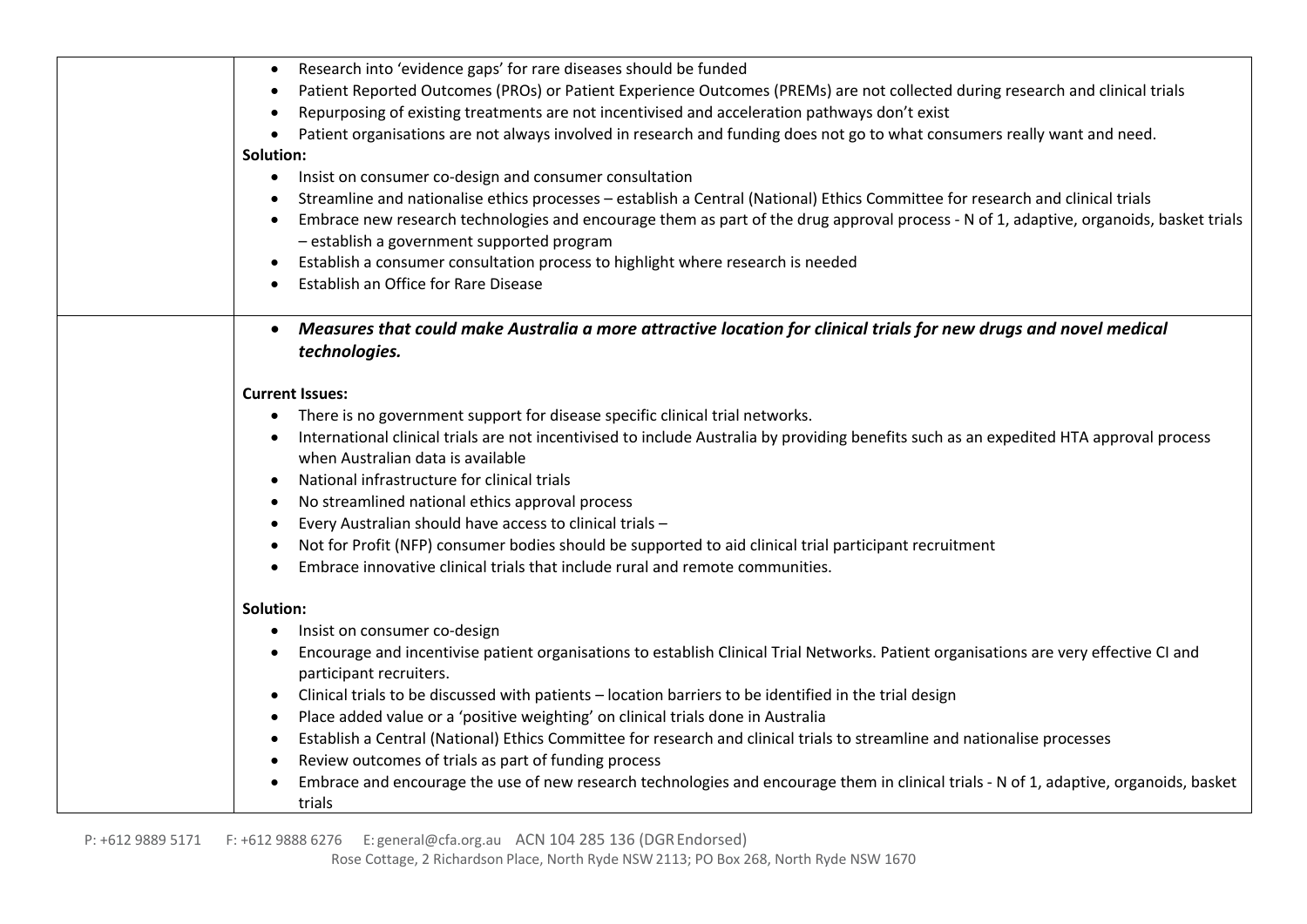| Establish an Office for Rare Disease                                                                                                                                                                                                                                                                                                                               |
|--------------------------------------------------------------------------------------------------------------------------------------------------------------------------------------------------------------------------------------------------------------------------------------------------------------------------------------------------------------------|
| Without compromising the assessment of safety, quality, efficacy or cost-effectiveness, whether the approval process for<br>new drugs and novel medical technologies, could be made more efficient, including through greater use of international<br>approval processes, greater alignment of registration and reimbursement processes or post market assessment. |
| <b>Current Issues:</b>                                                                                                                                                                                                                                                                                                                                             |
| Open collaboration with FDA, EMA and FDA is not apparent                                                                                                                                                                                                                                                                                                           |
| Clinical registries should be accredited and then supported by Government for use in the drug evaluation process (pre/post marketing)                                                                                                                                                                                                                              |
| International reimbursement contract negotiations are not apparent.                                                                                                                                                                                                                                                                                                |
| Immediate access to life saving drugs following TGA approval should be allowed. The PBAC process and negotiations can then run while<br>consumers benefit from treatments. This would also provide valuable data through post marketing surveillance.                                                                                                              |
| Pathways established for submissions where there is no sponsor but benefit and patient need can be demonstrated<br>$\bullet$                                                                                                                                                                                                                                       |
| Lack of transparency with sponsor submissions. Not enough information is available in the public domain                                                                                                                                                                                                                                                            |
| No set time limits for commercial (pricing) negotiations                                                                                                                                                                                                                                                                                                           |
| New clinical trial techniques are not valued in the reimbursement process                                                                                                                                                                                                                                                                                          |
| Consumers are not part the HTA process from the beginning<br>$\bullet$                                                                                                                                                                                                                                                                                             |
| Patient Reported Outcomes (PROs) or Patient Experience Outcomes (PREMs) are not part of HTA submission<br>$\bullet$<br>Consumer comments are not part of a pharmaceutical company's TGA and PBAC submissions                                                                                                                                                       |
| Consumers are not provided support, education and updates throughout the process by either the sponsors or Government                                                                                                                                                                                                                                              |
| Compassionate access is not available for a great number of people who are critically ill.                                                                                                                                                                                                                                                                         |
| Solution:                                                                                                                                                                                                                                                                                                                                                          |
| Insist on consumer consultation and sharing of real-life evidence 'up front' in the process                                                                                                                                                                                                                                                                        |
| Encourage and incentivise patient organisation to be involved in the process                                                                                                                                                                                                                                                                                       |
| Provide consumers with more information about the submission<br>$\bullet$                                                                                                                                                                                                                                                                                          |
| Encourage pharmaceutical companies to collaborate with patients when preparing their HTA submissions                                                                                                                                                                                                                                                               |
| Embrace new research technologies to streamline and speed up the assessment of safety, quality and efficacy - N of 1, adaptive,<br>organoids, basket trials                                                                                                                                                                                                        |
| Establish an Office for Rare Disease                                                                                                                                                                                                                                                                                                                               |
| Work with countries like UK, Canada and NZ to secure a 'value for money' reimbursement contract                                                                                                                                                                                                                                                                    |
| Use Consumer Organisation Data Registries for pre and post marketing surveillance                                                                                                                                                                                                                                                                                  |
| Consider the German model of immediate access once EMA has approved a drug. Financial negotiations take place after that when<br>quality and efficacy can be gauged in the whole population.                                                                                                                                                                       |
|                                                                                                                                                                                                                                                                                                                                                                    |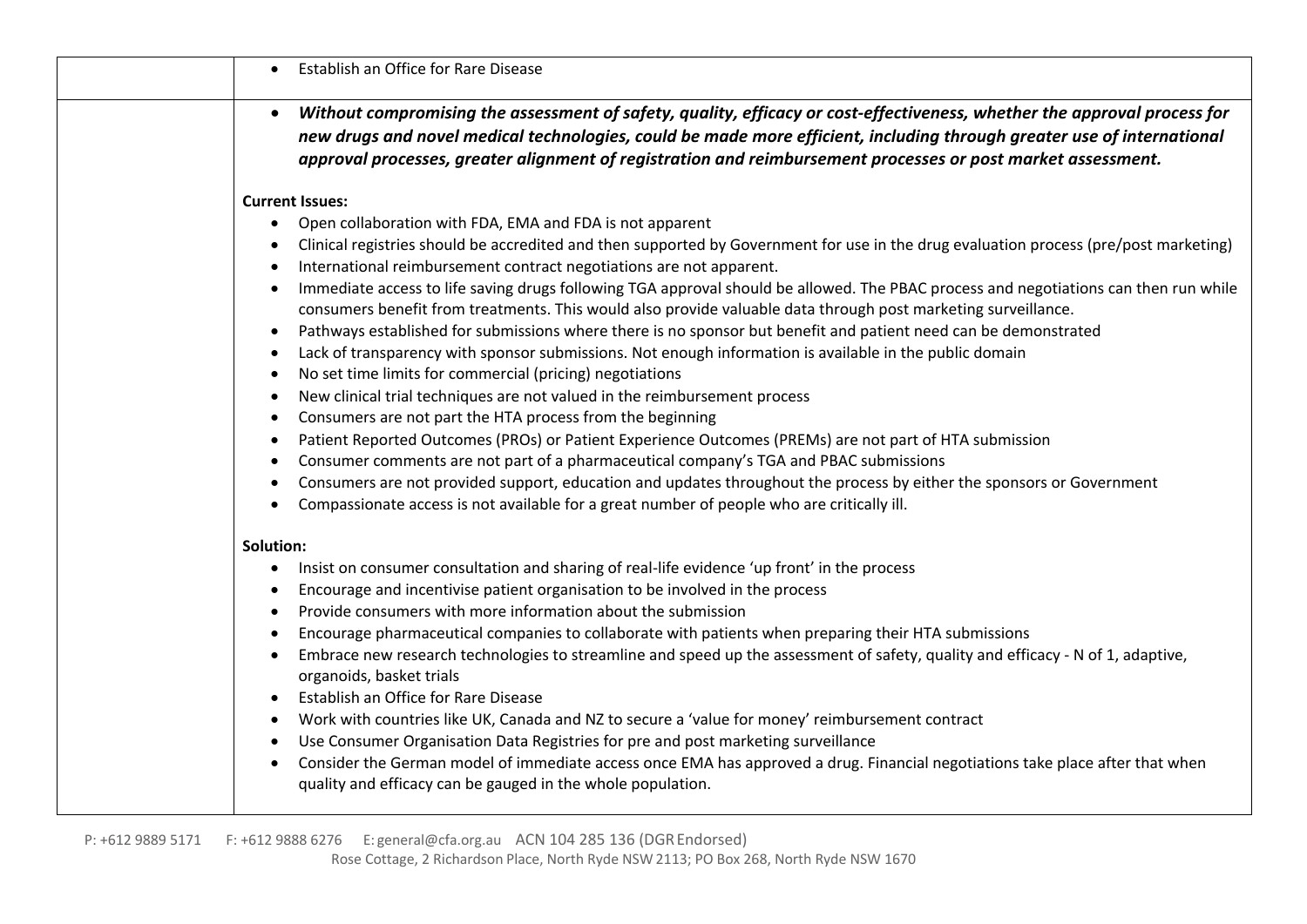| Who  | Cystic Fibrosis Australia and the CF Community were involved in the HTA process when Kalydeco, Orkambi and Symdeko were submitted by<br>Vertex. We are now embarking on our Trikafta advocacy and hope this Parliamentary Inquiry will speed up the process.<br>Every day that people are denied access to life saving drugs their lung health declines and it is important to keep in mind that lung<br>damage is a key 'death indicator'.                                                                                                                                                                                                                                                                                                                                                                                       |
|------|-----------------------------------------------------------------------------------------------------------------------------------------------------------------------------------------------------------------------------------------------------------------------------------------------------------------------------------------------------------------------------------------------------------------------------------------------------------------------------------------------------------------------------------------------------------------------------------------------------------------------------------------------------------------------------------------------------------------------------------------------------------------------------------------------------------------------------------|
|      |                                                                                                                                                                                                                                                                                                                                                                                                                                                                                                                                                                                                                                                                                                                                                                                                                                   |
| What | The CF Community is asking for three things:<br>1. More consumer involvement in the HTA process by Government Departments and Pharmaceutical companies - Nothing About Us,<br>Without Us!<br>2. A national body for Rare Diseases and one for central ethics and clinical trial regulatory affairs - Every Australian should have access to<br>clinical trials.<br>3. Consider immediate access to drugs and treatments following safety and efficacy approval. Reimbursement and 'value for money'<br>conversation could be held when the drug is 'in market' and truly representative data is available through local data registries.<br>We admit that our regulatory process (TGA and PBAC) is robust and trustworthy but a patient's access to life saving drugs is often slow and<br>hampered by commercial considerations. |
|      |                                                                                                                                                                                                                                                                                                                                                                                                                                                                                                                                                                                                                                                                                                                                                                                                                                   |
| When | Changes to the HTA process that will<br>embed consumers in the total process<br>$\bullet$<br>speed up the process and access to drugs and treatments and<br>result in better outcomes for patients<br>$\bullet$<br>is a health emergency and must happen immediately.<br>Cystic Fibrosis Australia is keen to assist in any way and if a trial of new protocols and procedures is planned we would love to be part of it. Our<br>community is engaged and experienced in the HTA process.                                                                                                                                                                                                                                                                                                                                         |
|      |                                                                                                                                                                                                                                                                                                                                                                                                                                                                                                                                                                                                                                                                                                                                                                                                                                   |
| How  | Consumers and their patient organisations see the HTA process from a unique angle and we must be part of the Parliamentary<br>Inquiry and subsequent HTA review if health outcomes for all Australians are to improve.                                                                                                                                                                                                                                                                                                                                                                                                                                                                                                                                                                                                            |

 P: +612 9889 5171 F: +612 9888 6276 E: general@cfa.org.au ACN 104 285 136 (DGREndorsed) Rose Cottage, 2 Richardson Place, North Ryde NSW 2113; PO Box 268, North Ryde NSW 1670